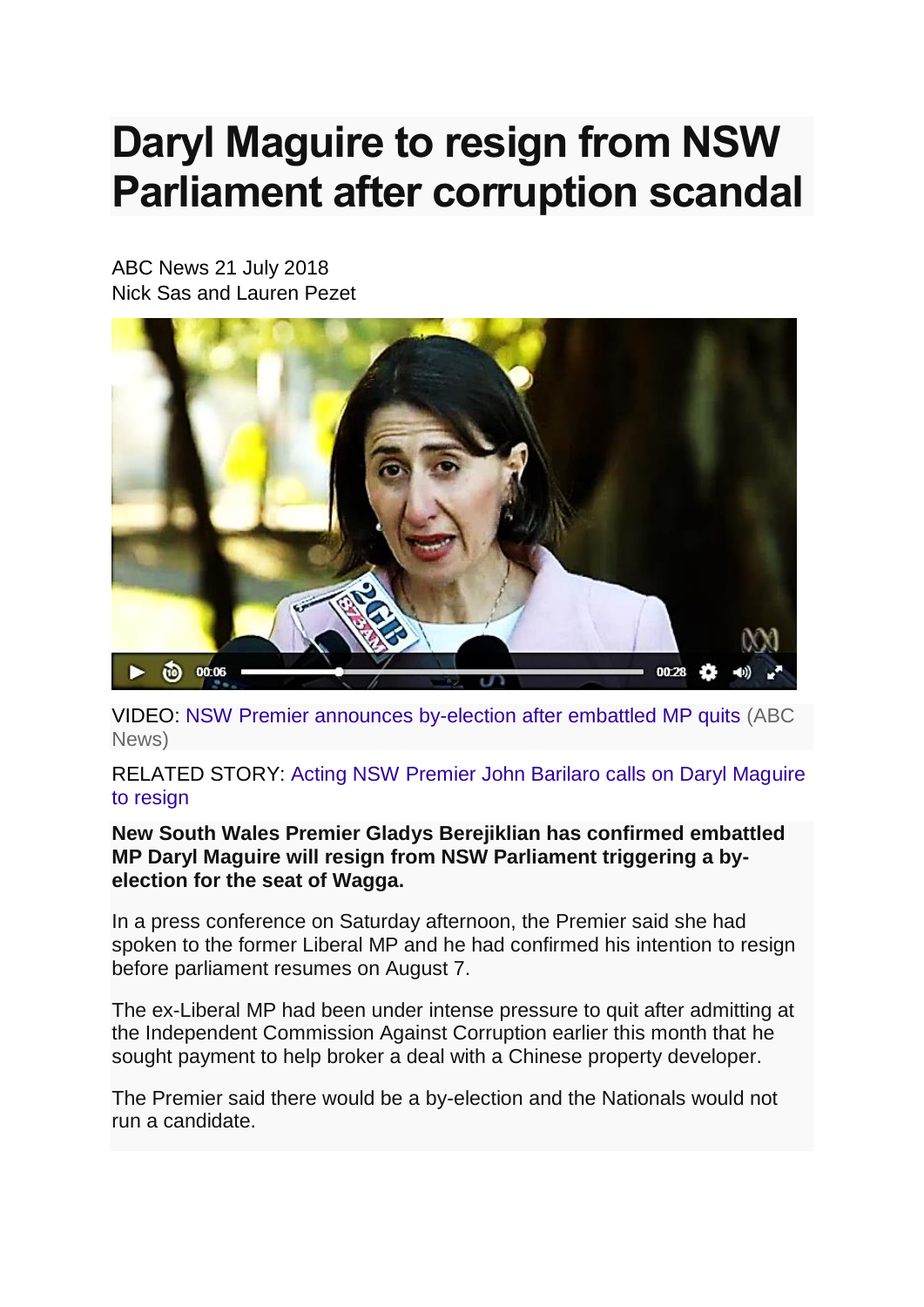## "Suffice to say I made my views known last Friday at how deeply disappointed I was at the events which transpired at ICAC," she said.

"I can confirm that this morning I spoke to Mr Maguire, he advised me of his intention to resign from parliament before it resumes.

"I have also spoken to the Deputy Premier this morning, we both agree there will be a by-election in the seat of Wagga. That there will not be a threecornered contest.

"The Liberal Party has held that seat for half a century and the Liberal Party has opened nominations."

The member for Wagga Wagga had been embroiled in a corruption saga after he admitted to seeking payment to help broker a deal with a Chinese property developer during evidence at the ICAC inquiry into the former Canterbury City Council.

Last Friday Mr Maguire resigned from the parliamentary Liberal Party, and had previously announced he would not contest the next state election in March 2019.

Despite facing mounting calls for his resignation, including pressure from New South Wales Acting Premier John Barilaro, Mr Maguire had refused to quit Parliament.



PHOTO: [Angry voters turned to signs to urge NSW Liberal MP Daryl Maguire](http://www.abc.net.au/news/2018-07-21/daryl-maguire-urged-to-quit-over-corruption-allegations/10021264)  [to resign](http://www.abc.net.au/news/2018-07-21/daryl-maguire-urged-to-quit-over-corruption-allegations/10021264)

But that was before Saturday's announcement.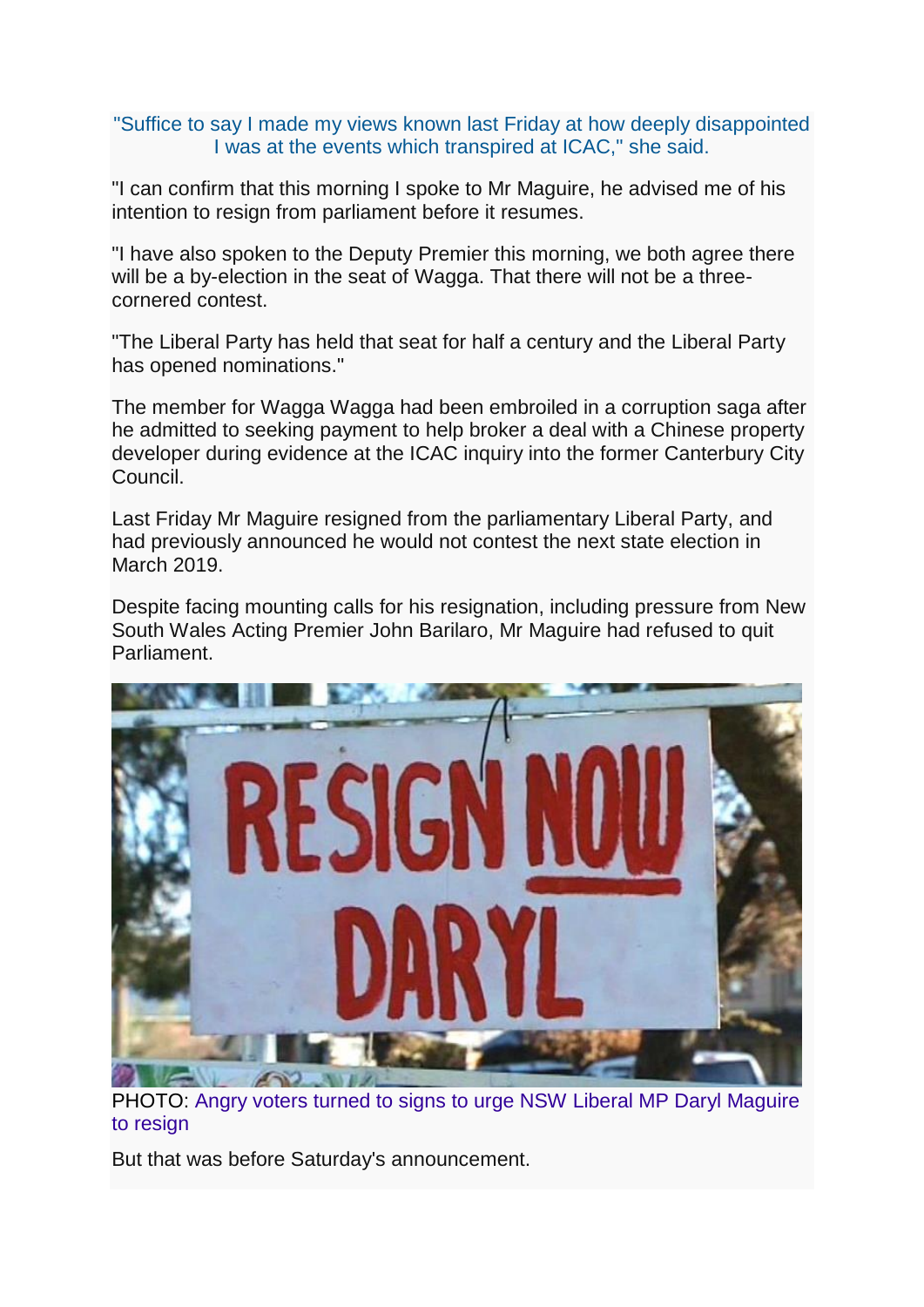On Thursday he announced he would go on bereavement leave after revealing his son-in-law had died after a short illness.

The ex-Liberal MP appealed for privacy.

## Wagga residents have their say

At the local football fields in Wagga this afternoon there was almost unanimous agreement that Mr Maguire's resignation was the right thing to do.

"We want him to be giving a hundred per cent effort to representing the people of Wagga and I think a lot of people can see that hasn't been happening," local Martin Elliot said.

"Resigning is the honourable thing to do, it probably came a little bit later than it should have but he's done it now and hopefully we can move on."



PHOTO: [Speaking in Wagga today, Luke Upfield wanted the option of voting](http://www.abc.net.au/news/2018-07-21/luke-upfield/10021428)  [for a Nationals candidate](http://www.abc.net.au/news/2018-07-21/luke-upfield/10021428) (ABC News)

But some at the footy this afternoon questioned why the Nationals would not be running a candidate in the by-election.

"You've only got good government if you've got good competition and good opposition," Luke Upfield said.

"So by running more candidates it would give us a better opportunity to vote for who we think is a better option."

Wagga by-election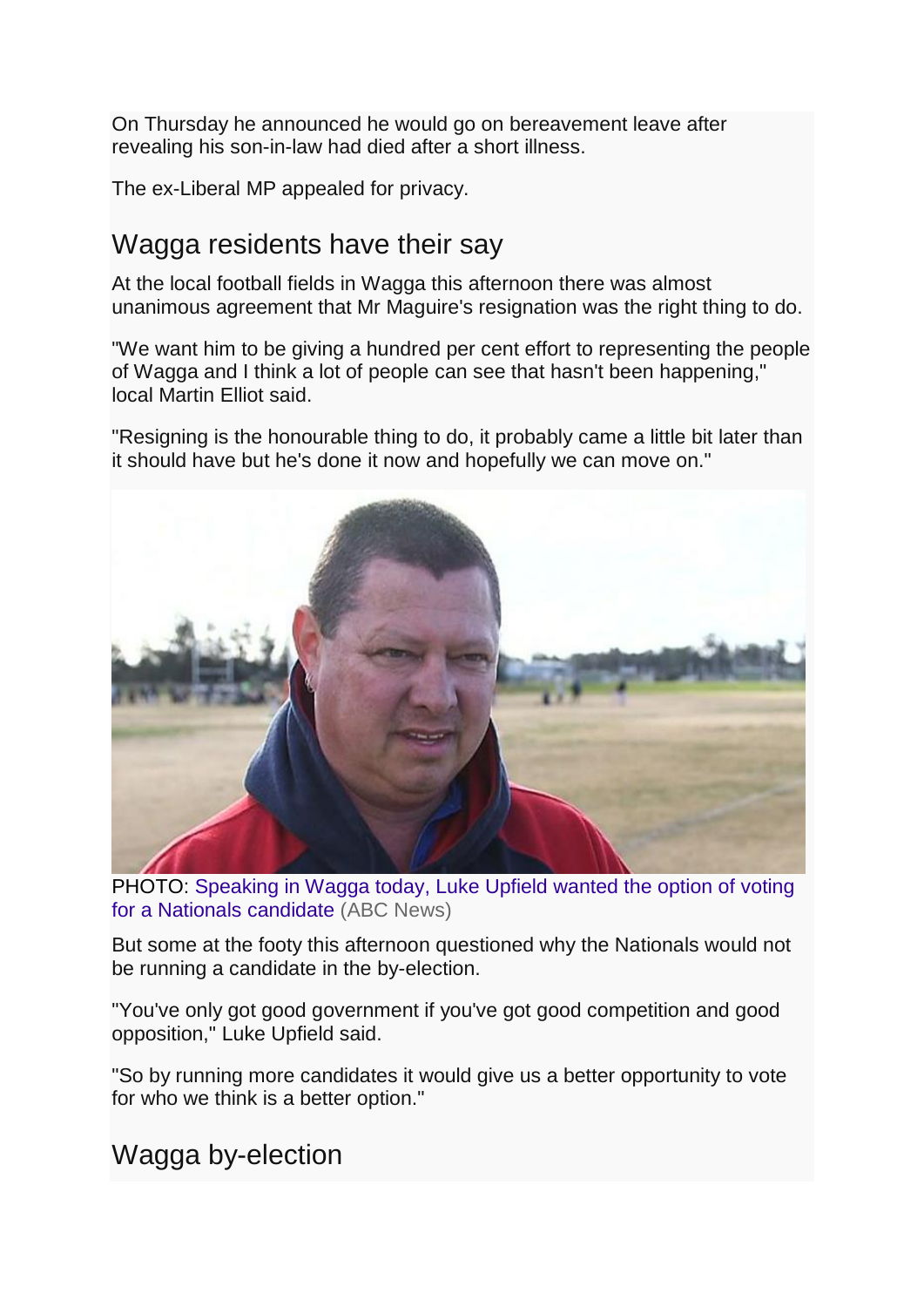Responding to questions on whether the people of Wagga could still trust the Liberal Government, the Premier said it was a "matter for the community".

"I've made views very clear. I've always said, even if it comes at a cost to us politically we'll do what's right — and that means having a by-election in the seat of Wagga.

"The public would not have accepted had we held the seat open to March next year (the date of the next state election), so as frustrating as it is for everybody, I think it's the right thing to do."



The date for the proposed by-election is not yet known.

PHOTO: [Luke Foley described the Premier's actions as "weak"](http://www.abc.net.au/news/2018-07-21/nsw-labor-leader-luke-foley/10021366) (AAP: Tom [Compagnoni\)](http://www.abc.net.au/news/2018-07-21/nsw-labor-leader-luke-foley/10021366)

Labor leader Luke Foley said as soon as the phone tap was played in the ICAC hearing room, the Premier should have kicked Mr Maguire out of parliament.

"For eight days she sat on her hands," he said.

"It took leadership from Labor, Labor's firm declaration during the week that on the first day parliament meets in a couple of weeks time, we'd be moving to expel him, that's what's led him [to] this result.

"Good riddance to bad rubbish, but it's no thanks to a weak Premier."

There is no date yet set for the by-election.